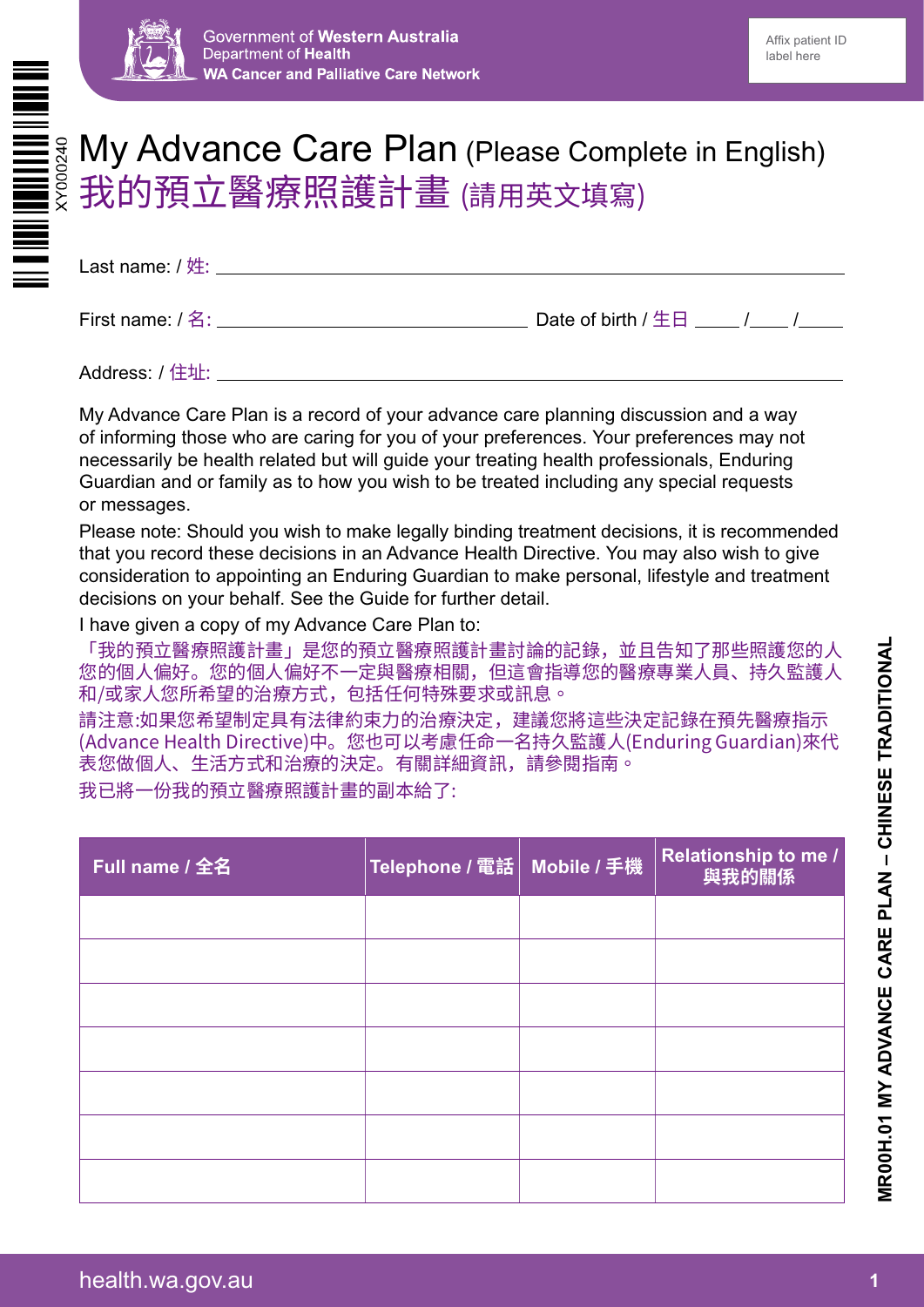### **I have completed one or more of the following: 我已完成以下的一項或多項:**

| <b>Advance Health Directive</b><br>預先醫療指示           | Yes/No (please circle)<br>是/否 (請圈出)                                                                                                                          |
|-----------------------------------------------------|--------------------------------------------------------------------------------------------------------------------------------------------------------------|
|                                                     |                                                                                                                                                              |
| A copy can also be obtained from: / 還可以通過以下連絡人獲取副本: |                                                                                                                                                              |
|                                                     |                                                                                                                                                              |
|                                                     | <u> 1989 - Andrea Santa Andrea Andrea Andrea Andrea Andrea Andrea Andrea Andrea Andrea Andrea Andrea Andrea Andr</u>                                         |
| <b>Enduring Power of Guardianship</b><br>持久監護權      | Yes/No (please circle)<br>是/否 (請圈出)                                                                                                                          |
|                                                     |                                                                                                                                                              |
| A copy can also be obtained from: / 還可以通過以下連絡人獲取副本: |                                                                                                                                                              |
|                                                     |                                                                                                                                                              |
|                                                     |                                                                                                                                                              |
| <b>Enduring Power of Attorney</b><br>持久授權書          | <u> 1989 - Jan Samuel Barbara, margaret eta bat zuen 1989an bat zuen bat zuen bat zuen bat zuen bat zuen bat zuen</u><br>Yes/No (please circle)<br>是/否 (請圈出) |
|                                                     |                                                                                                                                                              |
| A copy can also be obtained from: / 還可以通過以下連絡人獲取副本: |                                                                                                                                                              |
|                                                     |                                                                                                                                                              |
|                                                     |                                                                                                                                                              |
| Will<br>遺囑                                          | Yes/No (please circle)<br>是/否 (請圈出)                                                                                                                          |
|                                                     |                                                                                                                                                              |
| A copy can also be obtained from: / 還可以通過以下連絡人獲取副本: |                                                                                                                                                              |
|                                                     |                                                                                                                                                              |
|                                                     |                                                                                                                                                              |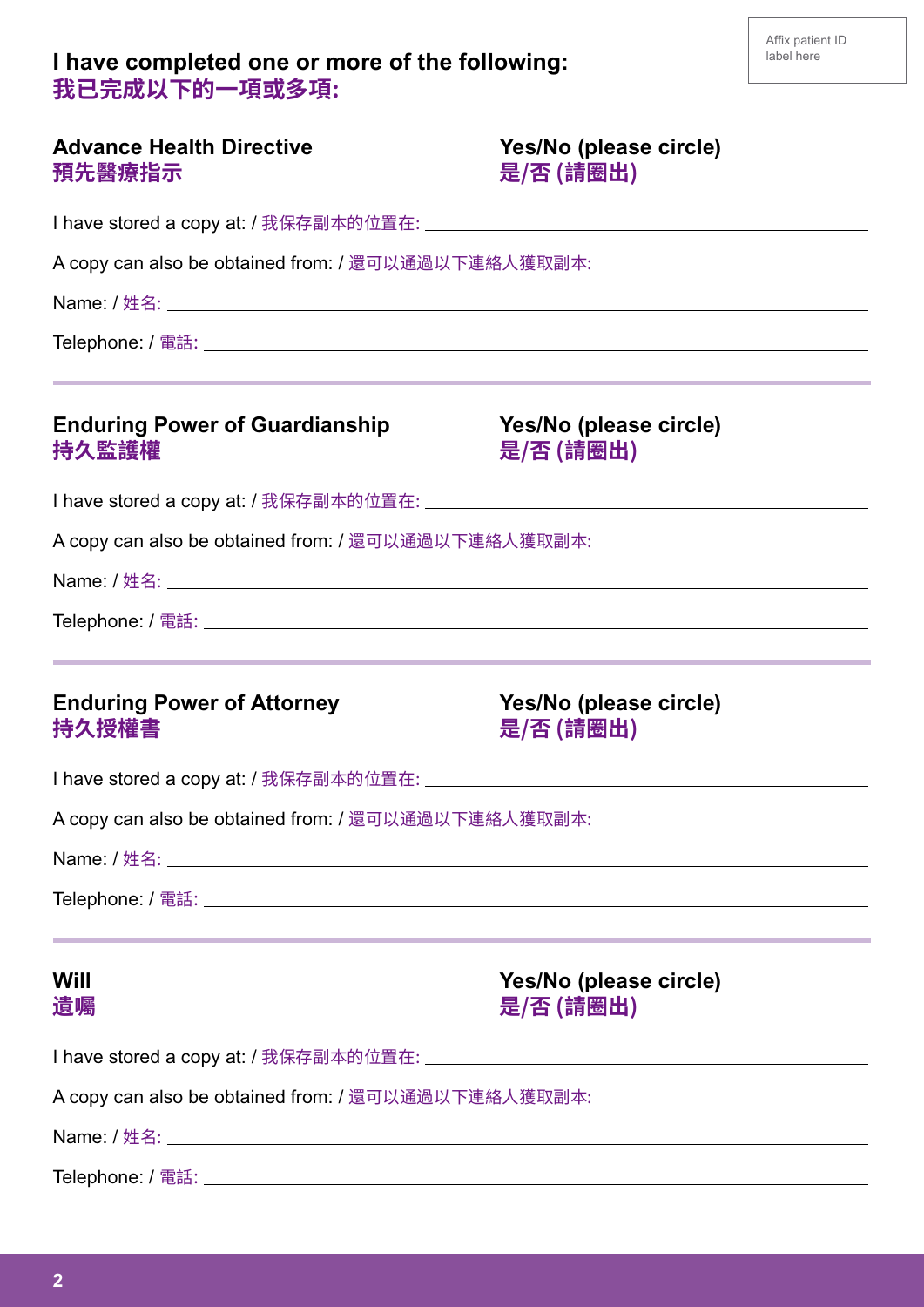| 這些走關於我木米照護的偏好。請參考《病人預业醫獠護理計劃指用》。                                                                                                                                                                                                                                                                                                                               |                  |  |  |
|----------------------------------------------------------------------------------------------------------------------------------------------------------------------------------------------------------------------------------------------------------------------------------------------------------------------------------------------------------------|------------------|--|--|
|                                                                                                                                                                                                                                                                                                                                                                |                  |  |  |
|                                                                                                                                                                                                                                                                                                                                                                |                  |  |  |
|                                                                                                                                                                                                                                                                                                                                                                |                  |  |  |
|                                                                                                                                                                                                                                                                                                                                                                |                  |  |  |
|                                                                                                                                                                                                                                                                                                                                                                |                  |  |  |
|                                                                                                                                                                                                                                                                                                                                                                |                  |  |  |
|                                                                                                                                                                                                                                                                                                                                                                |                  |  |  |
|                                                                                                                                                                                                                                                                                                                                                                |                  |  |  |
| Other outcomes of the Advance Care Planning conversation:<br>For example, you may have considered completing other relevant legal documents such as an<br>Advance Health Directive or Enduring Power of Guardianship or you may have decided to become<br>an organ donor.<br>其他預立醫療照護計畫的討論結果:<br>比方說,您可能已經考慮要完成其他相關的法律文檔,諸如預先醫療指示或持久監護權書,或者您<br>可能已經決定成為器官捐贈者。 |                  |  |  |
| Outcome / 結果                                                                                                                                                                                                                                                                                                                                                   | Description / 描述 |  |  |
|                                                                                                                                                                                                                                                                                                                                                                |                  |  |  |
|                                                                                                                                                                                                                                                                                                                                                                |                  |  |  |

## **Preferences for my future care**

These are my preferences, in relation to my future care. Please refer to the *Advance Care Planning Guide for Patients*.

### **我未來照護的偏好**

這些是關於我未來照護的偏好。請參考《病人預立醫療護理計劃指南》。